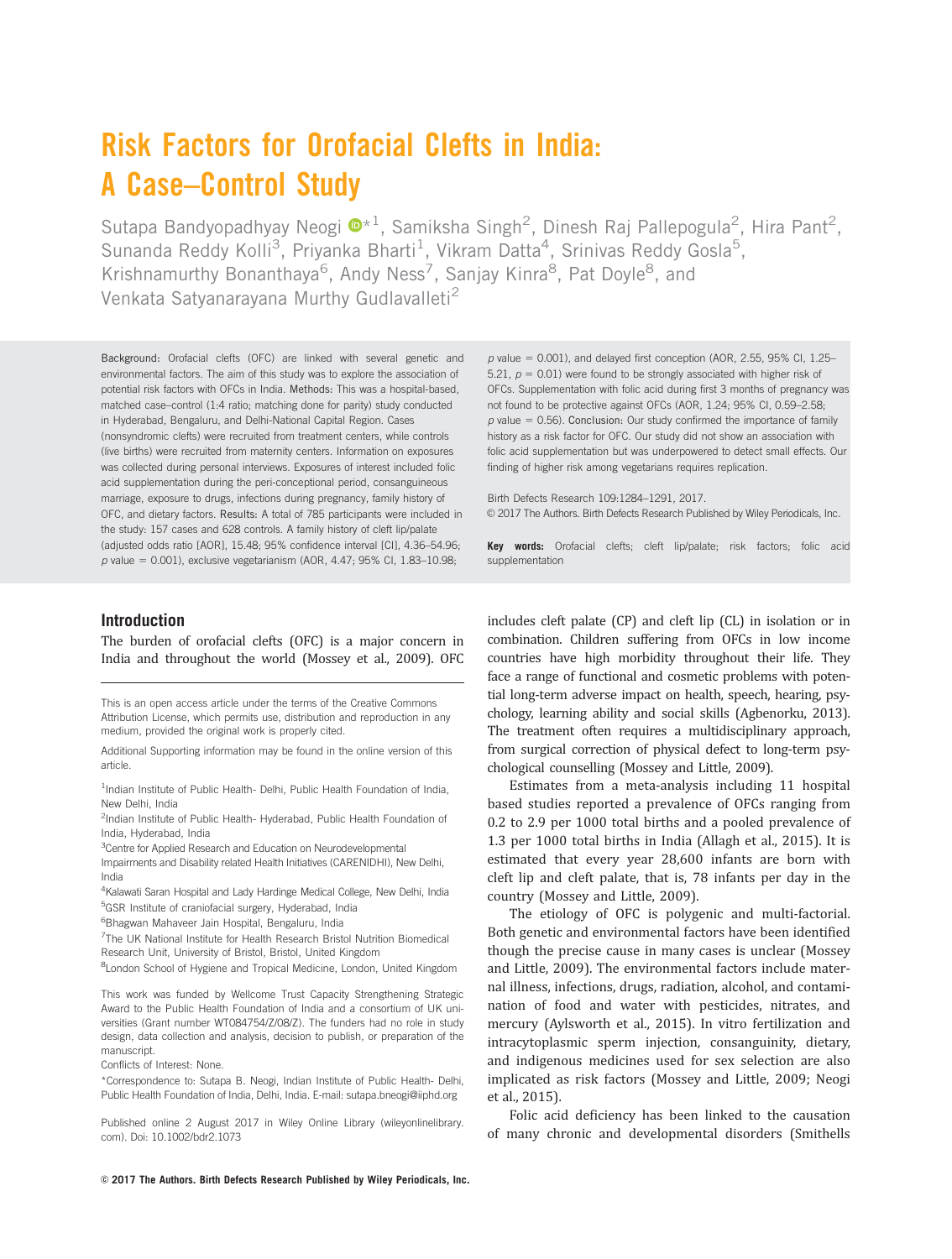et al., 1976; Botto et al., 1999; Caudill M, 2008; Molloy et al., 2008, 2009). Folate deficiency is prevalent globally, especially in low and middle income countries, ranging between 20 and 30% (Gamble et al., 2005; Pathak et al., 2007; McLean et al., 2008). Various studies have suggested a protective effect of peri-conceptional folic acid consumption from cleft lip with or without palate. However, the evidence is inconsistent. This is further compounded by heterogeneity resulting from different dosages of folic acid and types (with or without other multivitamins) (De-Regil et al., 2010).

Most of these studies on risk factors and prevention of OFCs by folic acid supplementation were done in Western countries (Figueiredo et al., 2015). Comparatively, India has a predominantly vegetarian population, low maternal vitamin-B12 status, and higher prevalence of consanguineous marriages, infections, and maternal illnesses. Thus, the risk profile of OFCs may be different (Agbenorku, 2013). Therefore, the aim of our study was to assess risk factors of OFCs, including lack of folic acid supplementation, during peri-conceptional period.

## Materials and Methods

#### STUDY DESIGN AND SETTINGS

This was a hospital-based, matched case–control (1:4 ratio; matching for parity) study conducted in Hyderabad, Bengaluru, and Delhi. At each site, cases were selected from a treatment center specialized for managing OFCs. These treatment centers were part of Smile Train, a program run by a nongovernmental organization having a nationwide chain of accredited centers that provide free treatment for OFCs. The cases were recruited from the following treatment centers: GSR Institute of Craniofacial Surgery, Hyderabad; Bhagvan Mahaveer Jain Hospital, Bangalore, Karnataka; Kalawati Saran Children's hospital, Delhi; Sant Paramand Hospital, Delhi. For controls, the following centers were selected: Koti Maternity Hospital, Mahbubnagar; District Hospital Mahbubnagar District, Telangana; Kalawati Saran Children's Hospital, Delhi; Srirampura referral Hospital, Bangalore; Bhanshankari District Hospital, Bangalore; Ulsoor referral hospital, Bangalore; Siddipur referral Hospital, Bangalore. Controls were selected from maternity centers near/adjoining the treatment centers. Women who delivered in these centers during the study period were recruited after they gave their consent.

The study population consisted of all pregnant women delivering in these hospitals or visiting treatment centers for their children with cleft lip/ palate who gave their consent to participate. When selecting controls, we excluded stillbirths or babies who had any apparent structural or chromosomal malformations other than OFC, if they were part of any other on-going studies, had any maternal complications that warranted emergency care, babies referred

from other hospitals or who were not from the catchment area, or those not willing to participate in the study.

#### CASES AND CONTROLS

Cases. Any baby with nonsyndromic clefts, that is, cleft lip  $\pm$  palate or cleft palate, who visited the treatment center within 4 months of birth was considered as a case. The treating physician ascertained the outcomes based on the standard case definitions used to detect OFCs. OFCs in this study included an opening in a structure around the mouth and face, including clefts in the lip, the roof of the mouth (hard palate), or the tissue in the back of the mouth (soft palate). We interviewed the mothers of the cases at the time of recruitment.

Controls. The controls were live births without any malformation born in a maternity center close to the same region as the treatment center of the case. We interviewed mothers of the controls within 48 hours of delivery. We verified that both cases and controls were inhabitants of the same geographical regions from their addresses, and close to the sites where the study was conducted. Each control selected purposively was individually matched to her control according to parity of mother, using the groups: primiparous, parity 1, 2, and  $3 +$ . The study aimed to match four controls to each case.

#### SAMPLE SIZE

For each case, four controls were selected. The estimated sample size calculated using Open Epi software (version 3.1) (Dean et al., 2013) was 750 (150 cases and 600 controls) assuming an alpha error of 10%, a power of 80% to detect a 50% decrease in risk (odds ratio  $[OR] = 0.5$ ) associated with folic acid supplementation. The prevalence of folic acid supplementation in the control group was assumed to be around 20% with 5% nonresponse rate.

#### DATA COLLECTION AND MANAGEMENT

Data collection took place between January 2015 and July 2016. Structured data collection questionnaires developed by the research team captured information on basic sociodemographic features, details of reproductive, medical and occupational history and other potential risk factors. We translated the tools into local languages, pretested, piloted, and modified before data collection.

Trained female field investigators interviewed mothers to collect information on risk factors. Ascertainment of exposures was based on the history elicited using a structured questionnaire designed for the study. Data on folic acid supplementation were collected based on the history of intake of folic acid tablets during the peri-conceptional period and dietary history.

We collected data on paper forms. Data entry was done by staff trained by the data manager using customized forms designed and validated in MS Access with built in consistency, range, and missing data checks by the data base administrator.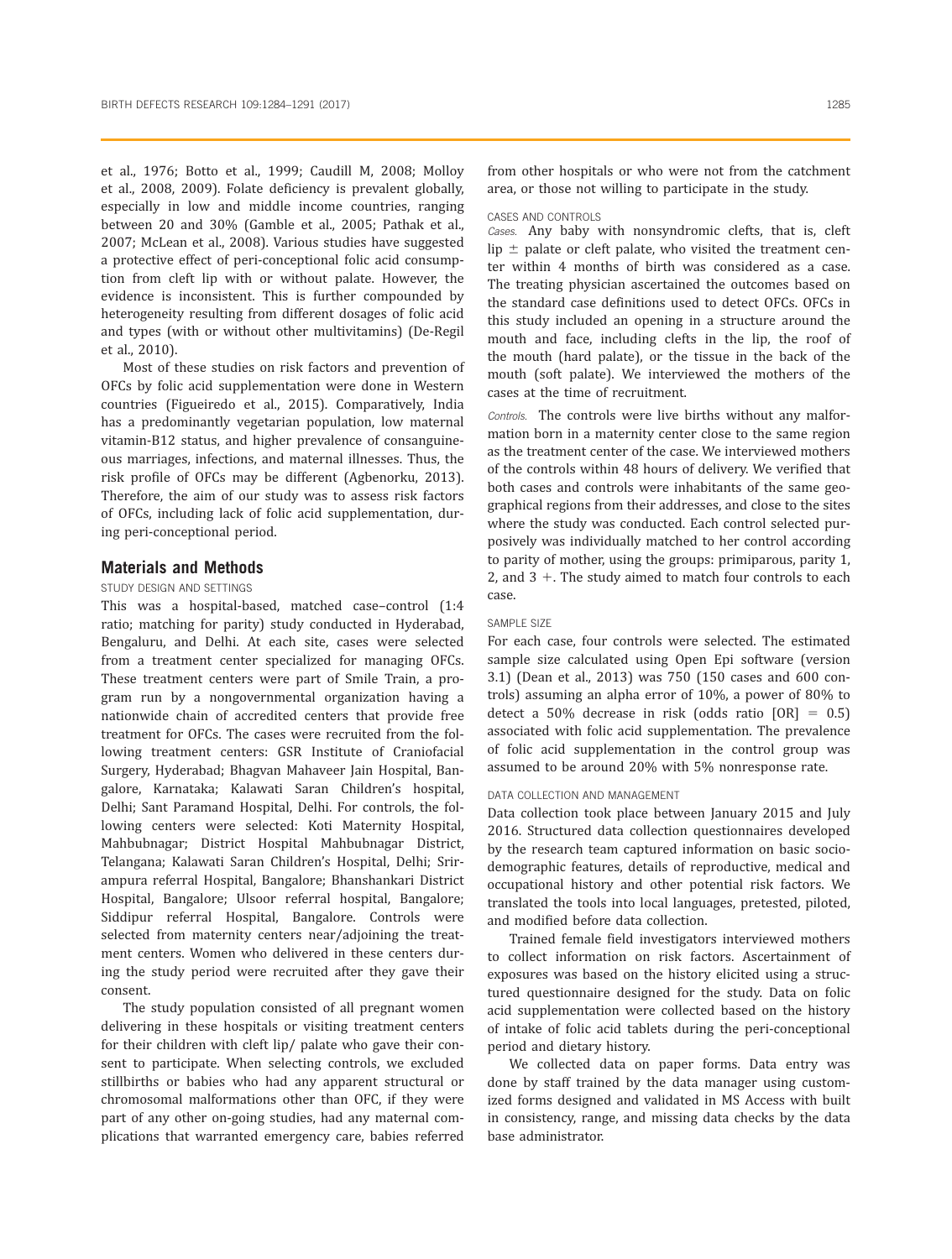TABLE 1. Socio-demographic Profile of Cases and Controls

| Variables                                                                        | Cases ( $n = 157$ ) | Control ( $n = 628$ ) | <i>p</i> -Value |
|----------------------------------------------------------------------------------|---------------------|-----------------------|-----------------|
| Age of child in days [mean (SD)]                                                 | 61.9(39.1)          | 14.4 (29.1)           | 0.000           |
| Age of the child more than or equal to 14 days at time of interview $[n \ (\%)]$ | 133 (84.7)          | 114 (18.2)            | 0.000           |
| Sex of child - male $[n (\%)]$                                                   | 64 (40.7)           | 297 (47.3)            | 0.14            |
| Age of mother (in completed years) [mean (SD)]                                   | 24.8 (3.8)          | 24.0 (3.5)            | 0.01            |
| Age of father (in completed years) [mean (SD)]                                   | 29.7 (4.3)          | 28.8(4.3)             | 0.02            |
| Mothers less than 30 years of age                                                | 138(87.9)           | 575 (91.5)            | 0.15            |
| Fathers less than 30 years of age                                                | 80 (50.9)           | 368 (58.6)            | 0.08            |
| Education status of mother – illiterate or just literate $[n \, (%)]$            | 18 (11.4)           | 78 (12.4)             | 0.74            |
| Education status of father- illiterate or just literate $[n \, (\%)]$            | 14 (8.8)            | 90 (14.3)             | 0.07            |
| Occupation of mother - homemaker $[n \ (\%)]$                                    | 134 (85.4)          | 542 (86.3)            | 0.76            |
| Occupation of father- agriculture/ industry $[n (\%)]$                           | 25 (15.9)           | 77 (12.2)             | 0.24            |
| Caste backward caste [n (%)]                                                     | 74 (47.1)           | 378 (60.1)            | 0.003           |
| Family income less than 1 lakh rupees per year $[n \, (\%)]$                     | 110 (98.2)          | 391 (99.7)            | 0.09            |
| Age at marriage [mean (SD)]                                                      | 20.5 (3.3)          | 20.1 (3.0)            | 0.2             |
| Drinking water (ground water) $[n (\%)]$                                         | 41 (26.1)           | 130 (20.7)            | 0.14            |
| Fuel used in cooking- kerosene/ biomass/ coal [n (%)]                            | 18 (11.5)           | 89 (14.2)             | 0.08            |
| Place of cooking inside the house $[n \, (\%)]$                                  | 146 (93)            | 583 (92.8)            | 0.6             |
| No. of living children [mean (SD)]                                               | 1.7(0.07)           | 1.6(0.03)             | 0.07            |
| H/o of consanguineous marriage                                                   | 28 (17.8)           | 101(16.1)             | 0.6             |
| H/o of abortion                                                                  | 47 (30.0)           | 131 (20.8)            | 0.01            |
| H/o neonatal death                                                               | 5(3.2)              | 18(2.9)               | 0.83            |
| H/o stillbirths                                                                  | 0                   | $6(1.0\%)$            |                 |
| Current multiple pregnancy                                                       | 5(3.2)              | 6(0.9)                | 0.03            |
| H/o multiple pregnancy in previous pregnancies                                   | 3(1.9)              | 1(0.2)                | 0.00            |
| H/o previous child with cleft lip                                                | 3(1.9)              | $\circ$               |                 |
| Any family history of cleft lip or palate                                        | 27 (17.2)           | 10(1.6)               | 0.000           |
| Any exposure to pesticide/ herbicides                                            | 56 (35.7)           | 235 (37.4)            | 0.6             |
| More than 1 year for conception                                                  | 106 (67.5)          | 324 (51.6)            | 0.000           |
| H/o any treatment taken for infertility                                          | 24 (15.3)           | 32(5.1)               | 0.00            |
| Medical illnesses in the first 3 months of pregnancy                             |                     |                       |                 |
| Fever                                                                            | 23 (14.6)           | 85 (13.5)             | 0.71            |
| – Rash                                                                           | 11 (7.0)            | 17(2.7)               | 0.01            |
| - Hypertension                                                                   | 6(3.8)              | 15(2.3)               | 0.32            |
| - Epilepsy                                                                       | 2(1.3)              | 3(0.5)                | 0.263           |
| - Arthritis/ chikungunya                                                         | 1(0.6)              | 8(1.3)                | 0.50            |
| - Urinary tract Infection                                                        | 25 (15.9)           | 65 (10.3)             | 0.05            |
| - Diabetes                                                                       | 1(0.6)              | 2(0.3)                | 0.56            |
| H/o intake of medicine in first 3 months for any illness                         | 76 (48.4)           | 276 (43.9)            | 0.3             |
| H/o consumption folic acid                                                       |                     |                       |                 |
| - 3 months before pregnancy                                                      | 9(5.7)              | 4(0.6)                | 0.00            |
| - First 3 months of pregnancy                                                    | 48 (30.6)           | 136 (21.6)            | 0.02            |
|                                                                                  |                     |                       |                 |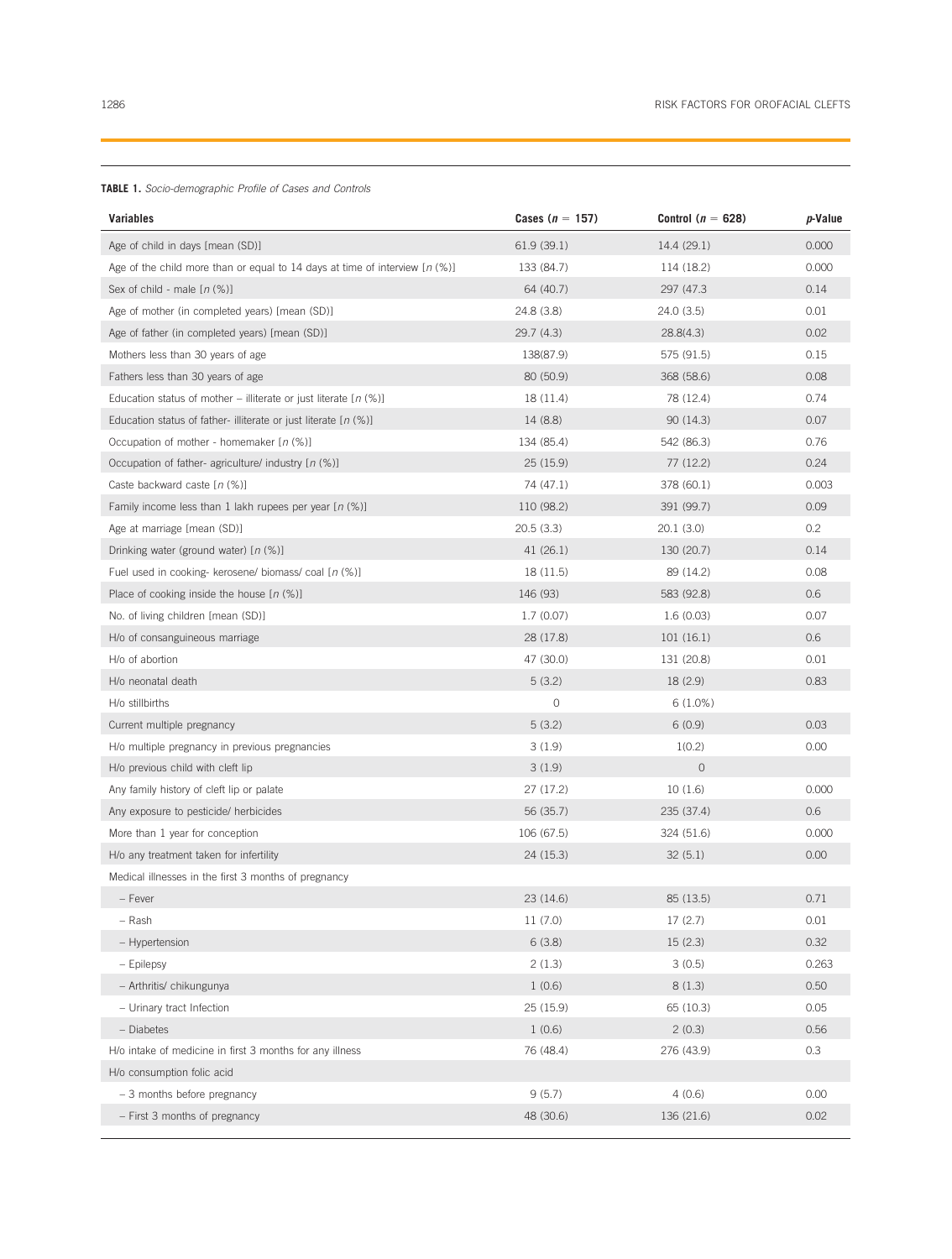#### TABLE 1. Continued

| Variables                                                         | Cases ( $n = 157$ ) | Control ( $n = 628$ ) | $p$ -Value |
|-------------------------------------------------------------------|---------------------|-----------------------|------------|
| H/o consumption of iron                                           |                     |                       |            |
| - 3 months before pregnancy                                       | 7(4.4)              | 5(0.8)                | 0.001      |
| -3 months of pregnancy                                            | 70 (44.6)           | 181 (28.8)            |            |
| H/o consumption of multivitamin during peri-conceptional period   | 47 (29.9)           | 134 (21.3)            | 0.02       |
| H/o X ray in first 3 months of pregnancy                          | 5(3.2)              | 5(0.8)                | 0.03       |
| Food habit-vegetarianism                                          | 46 (29.3)           | 72 (11.5)             | 0.00       |
| Exposure to passive smoking in peri-conceptional period           | 47 (29.9)           | 110 (17.5)            | 0.60       |
| Exposure to active smoking                                        | 1(0.6)              | 1(0.2)                | 0.30       |
| H/o chewing tobacco in peri-conceptional period                   | 1(0.6)              | 4(0.6)                | 0.31       |
| H/o consumption of any form of alcohol in periconceptional period | 5(3.2)              | 38(6.0)               | 0.10       |

#### EXPOSURES

The risk factors included in the study were lack of folic acid supplementation during peri-conceptional period along with other documented risk factors, which were conception induced by medications or treatment; exposure to radiation (x-rays); infections; medical illness during pregnancy (such as epilepsy, hypertension, diabetes mellitus, fever, rash, arthritis, common cold, urinary tract infection, and vomiting); intake of any medicinal drugs; food habits (vegetarian/nonvegetarian); consumption of coffee, alcohol, tobacco, toddy (local alcoholic drink) or any drugs; exposure to smoking, indoor pollution, pesticides during the peri-conceptional period; consanguineous marriage; family history of any malformations; increased maternal and paternal age (Jha, 2001; Agbenorku, 2013; Neogi et al., 2015). Information was collected by interviewing the women as well as by reviewing medical records wherever feasible.

## ETHICAL CONSIDERATION

We obtained informed consent from eligible mothers after giving them detailed information about the study in local language. We sought approvals from the respective hospitals and Institutional Ethics committee of Public Health Foundation of India.

## STATISTICAL ANALYSIS

STATA 11.0 was used for analysis. The socioeconomic characteristics of cases and controls were compared using the unpaired  $t$  test for continuous variables and the Chisquare test for categorical variables. Associations between exposures and outcomes were assessed for case–control pairs using unadjusted and adjusted conditional logistic regression. For the adjusted analysis, exposures that had different distributions in cases and controls ( $p < 0.05$ ) (and with at least five respondents in each category), and those having a biological plausibility as potential

confounders (irrespective of  $p$  value) were included in the adjusted conditional logistic regression model.

# **Results**

A total of 785 participants were included in the study: 260 from north India (Delhi) and the rest from south India (250 from Hyderabad and 275 from Bengaluru). There were no refusals. Nearly equal proportion of males and females were present in the study group, and there was nearly equal distribution (48.4%) of primiparous and multigravida (51.6%) mothers. Most of the mothers were literate. Most households (452; 57.6%) belonged to backward castes, and 63.8% had family income less than one lakh Indian rupees (1500 USD) per year. A large proportion (86%) of women were homemakers. Approximately 7% of fathers worked in agriculture. The mean age at marriage for mothers was 20.2 years (SD, 3.1), ranging from 10 to 37 years; 16.4% of the overall study population reported consanguinity or marriage with relatives, with Delhi (20%) reporting the maximum (Supplementary Table S1, which is available online).

## SOCIO-DEMOGRAPHIC CHARACTERISTICS OF CASES AND CONTROLS

The study had 157 matched case–control pairs (1:4). The cases and controls were similar with respect to most of the socio-demographic variables. In both the categories, the majority of mothers did not have employment outside the home and most fathers worked in office jobs, as manual laborers or were in business. The majority among cases and controls belonged to backward castes, and most cases and controls had an annual family income less than one lakh Indian rupees (Table 1).

Association between exposures and OFC. A total of 13 women out of 785 reported consuming folic acid during 3 months preceding conception. However, more mothers of cases reported taking folic acid (30.6%) compared with controls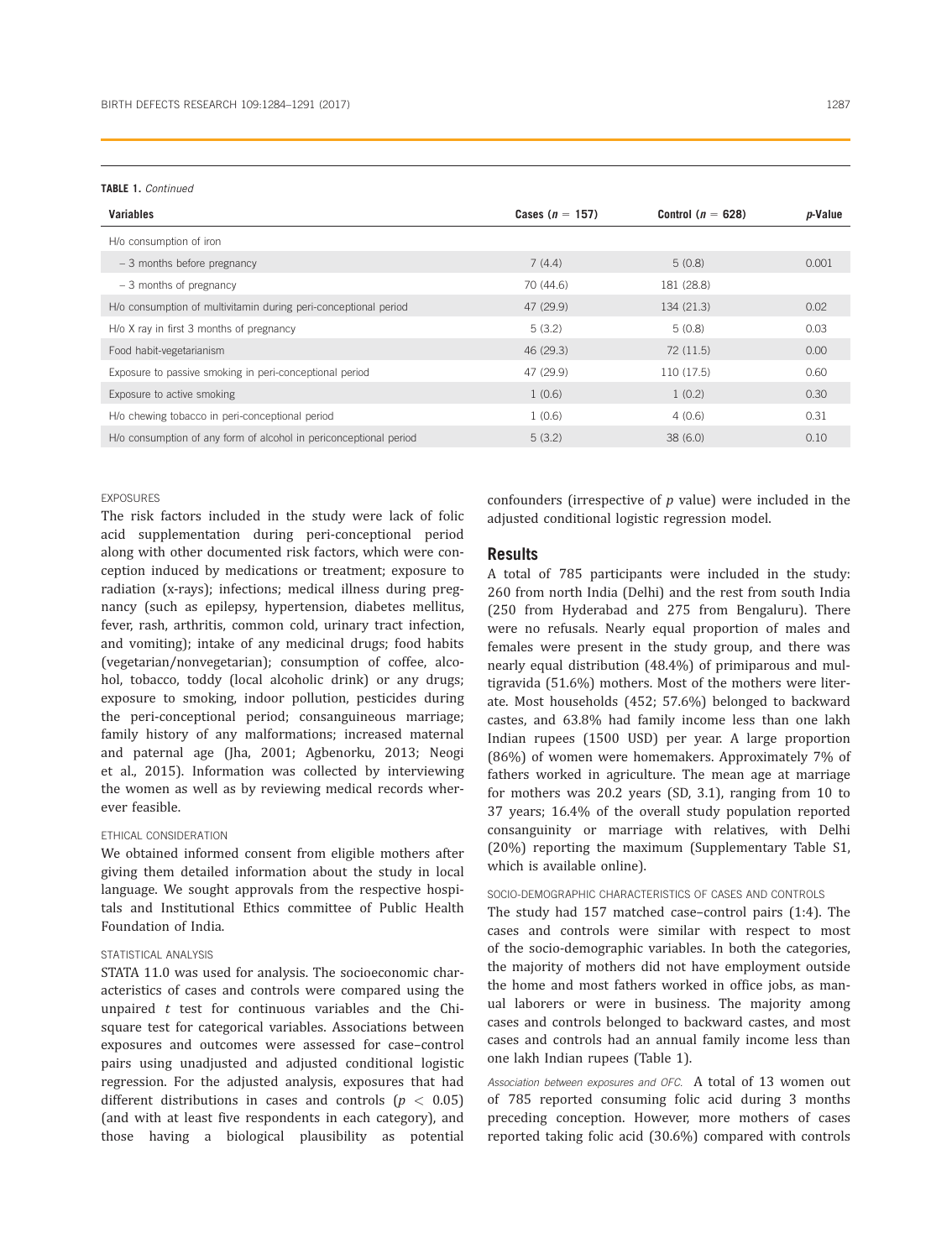#### TABLE 2. Association between Exposures and OFC

|                                                                     | <b>Unadjusted model</b> |         | <b>Final model</b>  |            |
|---------------------------------------------------------------------|-------------------------|---------|---------------------|------------|
| <b>Factors<sup>a</sup></b>                                          | 0R                      | P value | <b>AOR</b>          | $p$ -Value |
| H/o consumption folic acid in first 3 months of pregnancy           | $1.61(1.07-2.41)$       | 0.02    | 1.24(0.59-2.58)     | 0.56       |
| H/o consumption of iron in first 3 months of pregnancy              | 4.80 (1.46-15.73)       | 0.01    | 3.29 (0.45-23.84)   | 0.24       |
| Food habit -vegetarianism                                           | 3.73 (2.32-5.99)        | 0.000   | 4.47 (1.83-10.98)   | 0.001      |
| Age of the child more than or equal to 14 days at time of interview | 31.06(17.08-56.52)      | 0.000   | 34.29 (16.70-70.42) | 0.000      |
| Maternal age more than or equal to 30 years                         | $0.87(0.47-1.64)$       | 0.68    | $0.86(0.29-2.47)$   | 0.77       |
| Backward caste                                                      | $2.01(1.34-3.03)$       | 0.001   | $1.92(1.01 - 3.68)$ | 0.04       |
| H/o of abortion                                                     | $1.61(1.06-2.43)$       | 0.02    | 1.62 (0.75-3.52)    | 0.22       |
| Current multiple pregnancy                                          | 3.33 (1.02-10.92)       | 0.05    | $0.6$ 3(0.07-6.07)  | 0.69       |
| Any family history of cleft lip or palate                           | 12.93 (5.86-28.54)      | 0.000   | 15.48 (4.36-54.96)  | 0.000      |
| More than 1 year for conception                                     | $2.10(1.42-3.12)$       | 0.0001  | $2.55(1.25 - 5.21)$ | 0.01       |
| H/o any treatment taken for infertility                             | 3.67 (2.05-6.58)        | 0.000   | $1.15(0.42 - 3.19)$ | 0.78       |
| Medical illnesses in the first 3 months of pregnancy                |                         |         |                     |            |
| - Rash                                                              | 2.58 (1.21-5.52)        | 0.01    | 3.37 (0.84-13.49)   | 0.09       |
| - Urinary Tract Infection                                           | $1.58(0.94 - 2.65)$     | 0.08    | $1.22(0.43-3.47)$   | 0.71       |
| H/o X ray in first 3 months of pregnancy                            | 4.93 (1.32-18.35)       | 0.02    | 10.66 (1.03-110.10) | 0.05       |

<sup>a</sup>Factors included are those that differed significantly between cases and controls ( $p < 0.05$ ) (and having at least five respondents in each category), and those having a biological plausibility as potential confounders (irrespective of the p value).

(21.6%) during first 3 months of pregnancy. Almost onethird of the mothers of cases were vegetarians compared to 11% of mothers of controls.

Among the exposures examined, history of previous abortion, family history of OFC, more than 1 year taken for conception, history of any treatment taken for infertility, history of rash, urinary tract infection in first 3 months of pregnancy, history of consumption of folic acid or iron and folic acid in first 3 months of pregnancy, multivitamin consumption, vegetarianism, backward caste, and age of the child at the time of interview were found to be associated ( $p < 0.05$  in unadjusted analysis) with OFCs (Table 2).

A model of multivariable analysis was developed using conditional logistic regression (Table 2). In the final model, a family history of cleft lip/palate, exclusive vegetarianism and delayed first conception beyond one year were associated with OFCs. Cases had 15 times higher likelihood of having a family history than controls (adjusted odds ratio [AOR], 15.5; 95% confidence interval [CI], 4.4–54.9). Likewise, cases were around 4.5 times more likely than controls to be exclusive vegetarians (AOR, 4.5; 95% CI, 1.8– 10.9). Cases were more likely to be born after a delayed conception compared with controls (AOR, 2.55; 95% CI, 1.25–5.21). Supplementation of folic acid 3 months before conception had to be excluded from the adjusted analysis owing to small cell sizes. Supplementation for 3 months

after conception did not seem to have a protective effect in the final adjusted analysis (AOR, 1.2; 95% CI, 0.6–2.6). Age of child emerged as a strong factor (AOR, 34.3; 95% CI, 16.7–70.4), reflecting the fact that cases were older at the time of interview than the controls.

## **Discussion**

In this case–control study of OFCs, we found that a family history of cleft lip/palate, vegetarianism, and delayed first conception beyond 1 year were associated with a higher risk of OFCs. We did not find any evidence to support a protective association with folic acid supplementation during first 3 months of pregnancy.

A family history of OFC is a strong risk factor for nonsyndromic OFCs as shown in previous studies (Acuna-Gonzalez et al., 2011; Rahimov et al., 2012; Burg et al., 2016). In our study, the strength of association was as high as 15 but with very wide CIs. Our findings are consistent with other studies (effect size varying from 17 to 56) (Sivertsen et al., 2008; Grosen et al., 2010). Delayed first conception beyond 1 year emerged as a risk factor in our analysis. Treatment received for infertility was associated with OFCs in unadjusted analysis but did not show any association in the adjusted analysis.

In the analysis, supplementation with multivitamin or folic acid preparations in the peri-conceptional period did not seem to have any protective effect. However, these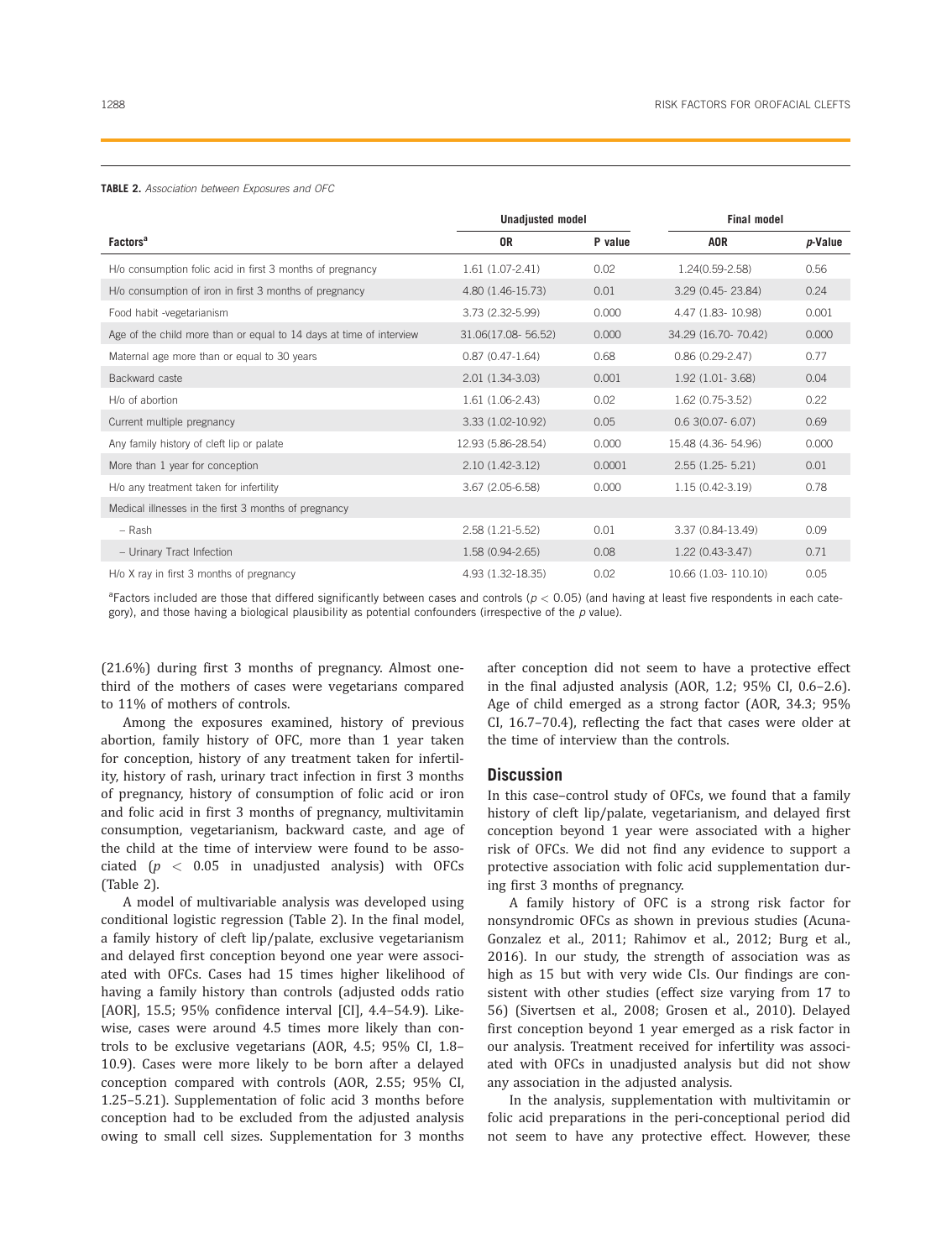findings should be interpreted in the Indian context where any preparations consumed for "strength and vitality" are often termed as "multivitamin preparations" by the people. So, self-reported consumption of multivitamins could include either multivitamins, folic acid, iron preparations, or indigenous medicines as well.

It is also important to note that in India supplementation usually starts only after the first antenatal visit, which usually takes place after the missed period or approximately 3 to 4 weeks after conception. The fetal lip usually closes by 5 to 6 weeks after conception and the palate by 10 weeks. This gives a narrow or no window of opportunity for periconceptional folic acid supplementation to be administered and to be effective. The reported intake of supplementation in the pre-conceptional period was low (5.7% among mothers of cases and 0.6% among controls). Reported intake during the first 3 months of pregnancy was higher, 30.6% among cases and 21.6% among controls, but we have no details on when they initiated supplementation.

Previous studies on the association of multivitamins with OFCs have reported mixed findings, although multivitamin preparations containing folic acid have suggested a protective effect (Czeizel, 1993; Bailey and Berry, 2005). The independent role of folic acid is still unclear (Shaw et al., 1995; Itikala et al., 2001). Lack of preventive effect by folic acid supplementation was reported in some studies with a large sample size of over 3000 (Hayes et al., 1996; Czeizelet al., 1999, 2004). Other studies suggested that folic acid was effective only at higher doses (6–8 mg) (Czeizel et al., 1999). One study suggested efficacy of multivitamin and folic acid supplementation in unilateral cleft with a 83% risk reduction, while no effect was observed for bilateral cleft (Tolarova and Harris, 1995). A Cochrane review conducted in 2010 suggests that there is no evidence of any effect of folic acid supplementation on prevention of cleft palate and/or cleft lip (De-Regil et al., 2010). Yet another study suggests that fortification with folic acid may create an imbalance between folic acid and vitamin-B12, further aggravating the risk of having a child with OFCs (Godbole et al., 2009).

Of interest, vegetarianism as compared to nonvegetarian diet emerged to be strongly associated with OFC in our study. Women having vegetarian diets have low folate and vitamin B12 levels (Kirchheimer et al., 2001; Refsum et al., 2001) and a diet deficient in folate and vitamin B12 was shown to be related with OFC (Krapels et al., 2004). Most vegetarians in India adopt traditional cooking methods with overexposure of food to heat. Fifty to 90% of folate can be destroyed by these traditional cooking methods because of folate acid's sensitivity to heat (Wardlaw, 2004). Moreover, most of them are exclusive vegetarians and, therefore, prone to vitamin B12 deficiency, which is essential for increasing the bioavailability of folate. Vitamin B12 deficiency could increase risk of OFCs as vitamin B12 plays a role in many enzymatic reactions linked to folic acid metabolism

(Wardlaw, 2004). A vegetarian diet may also increase exposure to pesticides through agricultural use although the evidence is equivocal. Vegetarian populations may be more exposed to pesticide residues (except for organochlorine compounds) than the general population (Van Audenhaege et al., 2009). Nonvegetarians may also be exposed to concentrated forms of pesticides because animals eat plant products, and fat soluble contaminants or those that are resistant to degradation accumulate in the fat tissues that ultimately reach humans (Dórea, 2004).

One of the limitations of our study was that the data were primarily based on recall. There is generally no documentation or medical records available on the frequency and duration of folic acid or multivitamin supplementation in our settings. Multivitamin preparations are available in diverse formulations, these may or may not contain folic acid, and people tend to interpret supplements as anything that is given for strength and immunity. These were, therefore, excluded from the final analysis. On the other hand, folic acid preparations are uniform and it is relatively easier to elicit information from mothers because of its consistency in color and size. Moreover, when Indian women visit a doctor or a facility in the first trimester of pregnancy, any medicine prescribed during the first visit is less likely to be forgotten. Nonetheless, there could be a problem with recall bias in both cases and controls giving rise to nondifferential misclassification of folic acid status. Moreover, in our study, cases were interviewed when they came for surgical intervention while controls were interviewed 48 hr after the delivery. This could have introduced a selection bias because we selected cases whose parents sought care.

Cases and controls should be chosen from the same base population to reduce selection bias in case–control studies. Evidence shows that for hospital-based case–control studies, community controls are the best choice if high response rates can be attained (Neupane et al., 2010). However, considering the budget constraints for any public health research in resource-scarce settings, researchers may consider selecting hospital controls for a case–control study if potential confounders are carefully considered, measured, and adjusted for (Rahman et al., 2012). In our study, although we attempted to select controls from the same geographical regions from their addresses, they might not have represented the population that gave rise to cases. There is, therefore, a possibility of some degree of selection bias in our study.

There were no disaggregated data on the type of OFC; literature suggests that determinants (both environmental and genetic etiologies) of OFC vary with the type (Bianchi et al., 1997; Burg et al., 2016). Combining cleft lip and palate together may have attenuated the strength of association that we would have otherwise obtained. There seems to be a strong association of caste with OFCs. Because these were based only on self-reports in our study and there is a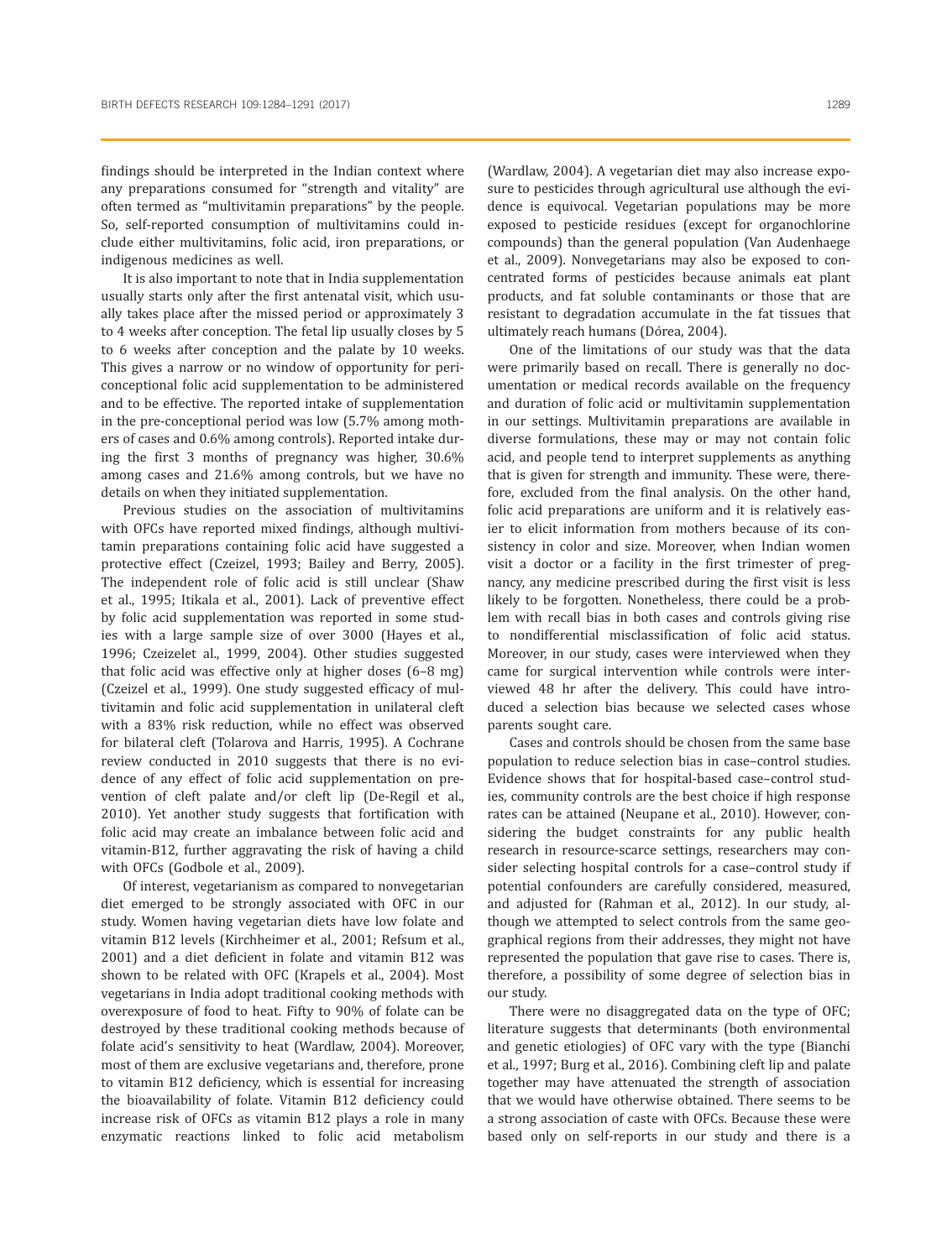likelihood of people not revealing the actual caste, we combined all backward castes as a single category and compared it against nonbackward castes in the final analysis. Sociodemographic factors, however, are less amenable to change during the course of pregnancy and, hence, unlikely to be affected by recall or misclassification bias.

On the other hand, factors related to medical conditions are less likely to be missed because every subject was enrolled from the hospitals where these details are recorded routinely. Gathering information from medical records leads to less recall bias. Information on diet is highly subject to bias because it is likely to get altered during the course of pregnancy. So, we restricted ourselves only to analyzing whether the person was vegetarian or nonvegetarian. Vegetarianism is strongly linked with sociocultural customs and generally remains unaltered in Indian culture. The possibility of a vegetarian person getting misclassified as a nonvegetarian is much less, although the converse may be true. However, triangulation was done to overcome this issue by asking mothers about the frequency of intake of nonvegetarian food before and after pregnancy. Given the limitations of recall, we could not categorize participants into those consuming non vegetarian food daily, weekly, or occasionally, and we combined them in one group.

To our knowledge, this is one of only a few case–control studies evaluating risk factors of OFC in a largely vegetarian population. Although, we assumed that there would be a 5% nonresponse rate, in our study there were no refusals which adds to its strength. It was conducted in two geographically and culturally different (north India vs. south India) areas within India. This increased the external validity of the study. Cases were taken based on physician's diagnosis only and all the subjects were recruited from big hospitals where the system of recording is better than many hospitals of the country. Our team reviewed medical records and collected information from them for most of the risk factors studied, minimizing information bias as far as possible. In addition, having four controls for every case improved the power and efficiency of the study.

In conclusion, our study confirmed the importance of family history as a risk factor for OFCs. Our study did not show an association with folic acid supplementation but was underpowered to detect small differences. The finding of higher risk among vegetarians requires further exploration and research. More studies are needed to establish the role of vitamin B12 alone or in combination with folic acid in prevention of OFCs especially in Indian population where majority are vegetarians.

## **Acknowledgments**

The authors acknowledge the contribution of doctors, nurses, and staff of the hospitals for their support in the execution of the study. The team is grateful to the research staff involved in data collection and data entry. They are thankful

to the mothers and families who participated in the study and contributed significantly.

## References

Acuna-Gonzalez G, Medina-Solis CE, Maupome G, et al. 2011. Family history and socioeconomic risk factors for non-syndromic cleft lip and palate: a matched case-control study in a less developed country. Biomedica 31:381–391.

Agbenorku P. 2013. Orofacial clefts: A worldwide review of the problem. Available at [https://www.hindawi.com/journals/isrn/](https://www.hindawi.com/journals/isrn/2013/348465/) [2013/348465/](https://www.hindawi.com/journals/isrn/2013/348465/). Accessed May 8, 2017.

Allagh KP, Shamanna BR, Murthy GV, et al. 2015. Birth prevalence of neural tube defects and orofacial clefts in India: a systematic review and meta-analysis. PLoS One 10:e0118961.

Aylsworth AS, Allori AC, Pimenta LA, et al. 2015. Issues involved in the phenotypic classification of orofacial clefts ascertained through a state birth defects registry for the North Carolina Cleft Outcomes Study. Birth Defects Res A Clin Mol Teratol 103:899–903.

Bailey LB, Berry RJ. 2005. Folic acid supplementation and the occurrence of congenital heart defects, orofacial clefts, multiple births, and miscarriage. Am J Clin Nutr 81:1213S–1217S.

Bianchi F, Cianciulli D, Pierini A, Seniori Costantini A. 1997. Congenital malformations and maternal occupation: a registry based case-control study. Occup Environ Med 54:223–228.

Botto LD, Moore CA, Khoury MJ, Erickson JD. 1999. Neural-tube defects. N Engl J Med 341:1509–1519.

Burg ML, Chai Y, Yao CA, et al. 2016. Epidemiology, etiology, and treatment of isolated cleft palate. Front Physiol 7:67.

Czeizel AE. 1993. Prevention of congenital abnormalities by periconceptional multivitamin supplementation. BMJ 306:1645–1648.

Czeizel AE, Dobo M, Vargha P. 2004. Hungarian cohort-controlled trial of periconceptional multivitamin supplementation shows a reduction in certain congenital abnormalities. Birth Defects Res A Clin Mol Teratol 70:853–861.

Czeizel AE, Timar L, Sarkozi A. 1999. Dose-dependent effect of folic acid on the prevention of orofacial clefts. Pediatrics 104:e66.

De-Regil LM, Fernandez-Gaxiola AC, Dowswell T, Pena-Rosas JP. 2010. Effects and safety of periconceptional folate supplementation for preventing birth defects. Cochrane Database Syst Rev (10):CD007950.

Dean AG, Sullivan KM, Soe MM. 2013. OpenEpi: open source epidemiologic statistics for public health. [www.OpenEpi.com](http://www.OpenEpi.com), updated 2013/04/06. Accessed June 8, 2017.

Dórea JG. 2004. Vegetarian diets and exposure to organochlorine pollutants, lead, and mercury. Am J Clin Nutr 80:237–238.

Figueiredo RF, Figueiredo N, Feguri A, et al. 2015. The role of the folic acid to the prevention of orofacial cleft: an epidemiological study. Oral Dis 21:240–247.